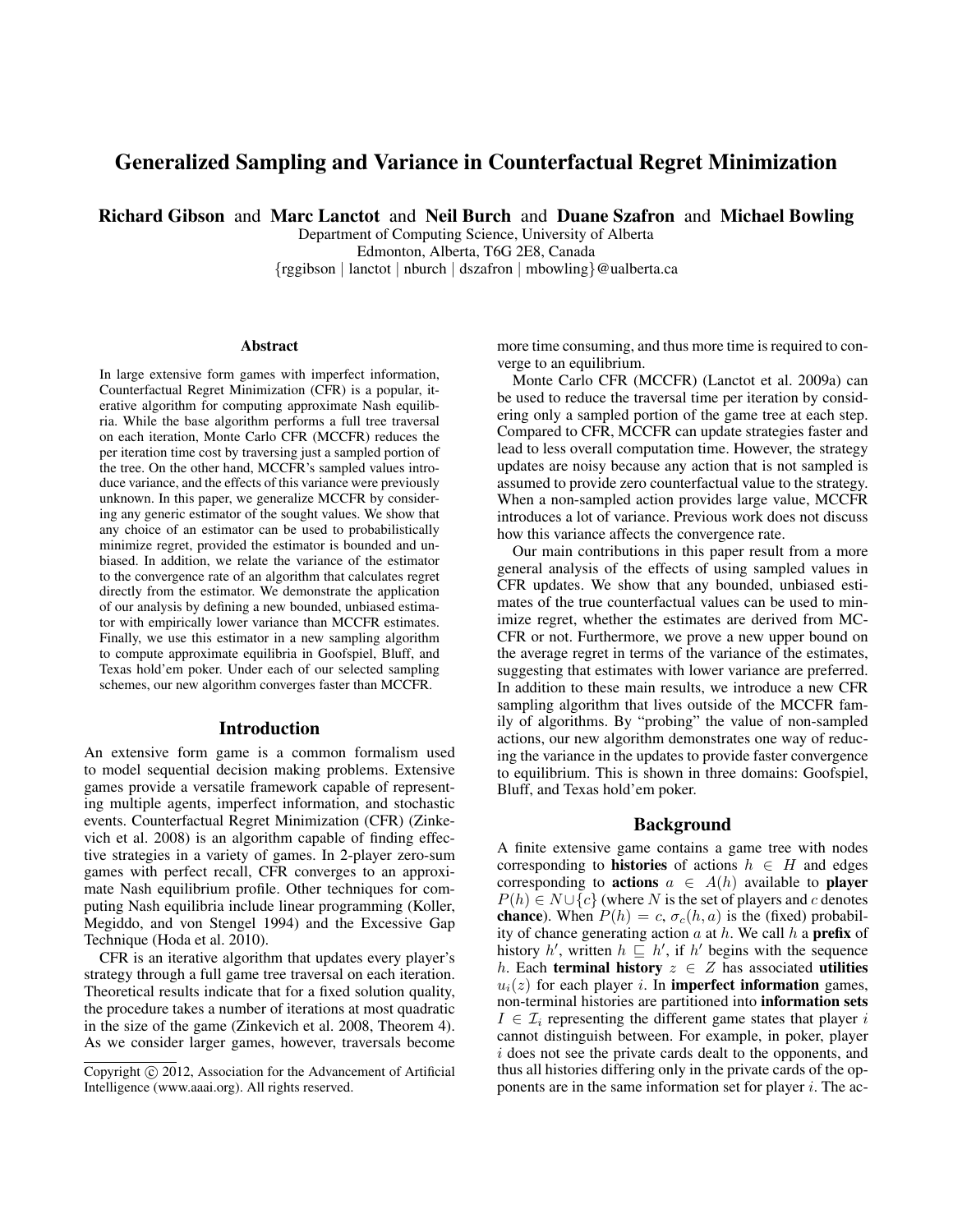tion sets  $A(h)$  must be identical for all  $h \in I$ , and we denote this set by  $A(I)$ . We assume **perfect recall** that guarantees players always remember information that was revealed to them and the order in which it was revealed.

A strategy for player i,  $\sigma_i \in \Sigma_i$ , is a function that maps each information set  $I \in \mathcal{I}_i$  to a probability distribution over  $A(I)$ . A strategy profile is a vector of strategies  $\sigma = (\sigma_1, ..., \sigma_{|N|}) \in \Sigma$ , one for each player. Define  $u_i(\sigma)$ to be the expected utility for player  $i$ , given that all players play according to  $\sigma$ . We let  $\sigma_{-i}$  refer to the strategies in  $\sigma$ excluding  $\sigma_i$ .

Let  $\pi^{\sigma}(h)$  be the probability of history h occurring if all players choose actions according to  $\sigma$ . We can decompose

$$
\pi^{\sigma}(h) = \prod_{i \in N \cup \{c\}} \pi_i^{\sigma}(h)
$$

into each player's and chance's contribution to this probability. Here,  $\pi_i^{\sigma}(h)$  is the contribution to this probability from player *i* when playing according to  $\sigma_i$ . Let  $\pi_{-i}^{\sigma}(h)$  be the product of all players' contribution (including chance) except that of player *i*. Furthermore, let  $\pi^{\sigma}(h, h')$  be the probability of history  $h'$  occurring after  $h$ , given  $h$  has occurred. Let  $\pi_i^{\sigma}(h, h')$  and  $\pi_{-i}^{\sigma}(h, h')$  be defined similarly.

A best response to  $\sigma_{-i}$  is a strategy that maximizes player i's expected payoff against  $\sigma_{-i}$ . The **best response** value for player i is the value of that strategy,  $b_i(\sigma_{-i})$  =  $\max_{\sigma_i' \in \Sigma_i} u_i(\sigma_i', \sigma_{-i})$ . A strategy profile  $\sigma$  is an  $\epsilon$ -Nash equilibrium if no player can unilaterally deviate from  $\sigma$  and gain more than  $\epsilon$ ; *i.e.*,  $u_i(\sigma) + \epsilon \geq b_i(\sigma_{-i})$  for all  $i \in N$ .

In this paper, we will focus on two-player zero-sum games:  $N = \{1, 2\}$  and  $u_1(z) = -u_2(z)$  for all  $z \in Z$ . In this case, the exploitability of  $\sigma$ ,  $e(\sigma) = (b_1(\sigma_2) + b_2)$  $b_2(\sigma_1)/2$ , measures how much  $\sigma$  loses to a worst case opponent when players alternate positions. A 0-Nash equilibrium (or simply a Nash equilibrium) has zero exploitability.

Counterfactual Regret Minimization (CFR) is an iterative procedure that, for two-player zero-sum games, obtains an  $\epsilon$ -Nash equilibrium in  $O(|H||\mathcal{I}_i|/\epsilon^2)$  time (Zinkevich et al. 2008, Theorem 4). On each iteration  $t$ , CFR (or "vanilla" CFR") recursively traverses the entire game tree, calculating the expected utility for player  $i$  at each information set  $I \in \mathcal{I}_i$  under the current profile  $\sigma^t$ , assuming player *i* plays to reach I. This expectation is the counterfactual value for player i,

$$
v_i(\sigma, I) = \sum_{z \in Z_I} u_i(z) \pi_{-i}^{\sigma}(z[I]) \pi^{\sigma}(z[I], z),
$$

where  $Z_I$  is the set of terminal histories passing through I and  $z[I]$  is the prefix of z contained in I. For each action  $a \in A(I)$ , these values determine the **counterfactual regret** at iteration t,  $r_i^t(I, a) = v_i(\sigma_{(I \rightarrow a)}^t, I) - v_i(\sigma_i^t, I)$ , where  $\sigma_{(I\rightarrow a)}$  is the profile  $\sigma$  except at *I*, action *a* is always taken. This process is shown visually in Figure 1a. The regret  $r_i^t(I, a)$  measures how much player i would rather play action  $\hat{a}$  at  $\hat{I}$  than play  $\sigma^t$ . The counterfactual regrets

$$
R_i^T(I,a) = \sum_{t=1}^T r_i^t(I,a)
$$



Figure 1: (a) The computed values at information set  $I$  during vanilla CFR. First, for each action, the counterfactual values are recursively computed. The counterfactual regrets are then computed before returning the counterfactual value at  $I$  to the parent. (b) The computed values at  $I$  during outcome sampling. Here, only action  $a_1$  is sampled and its sampled counterfactual value is recursively computed. The remaining two actions are effectively assigned zero sampled counterfactual value. The sampled counterfactual regrets are then computed before returning the sampled counterfactual value at  $I$  to the parent. (c) An example of computed values at  $I$  during our new sampling algorithm. In this example, again only  $a_1$  is sampled and its estimated counterfactual value is recursively computed. The remaining two actions are "probed" to improve both the estimated counterfactual regrets and the returned estimated counterfactual value at I.

are accumulated and  $\sigma^t$  is updated by applying regret matching (Hart and Mas-Colell 2000; Zinkevich et al. 2008) to the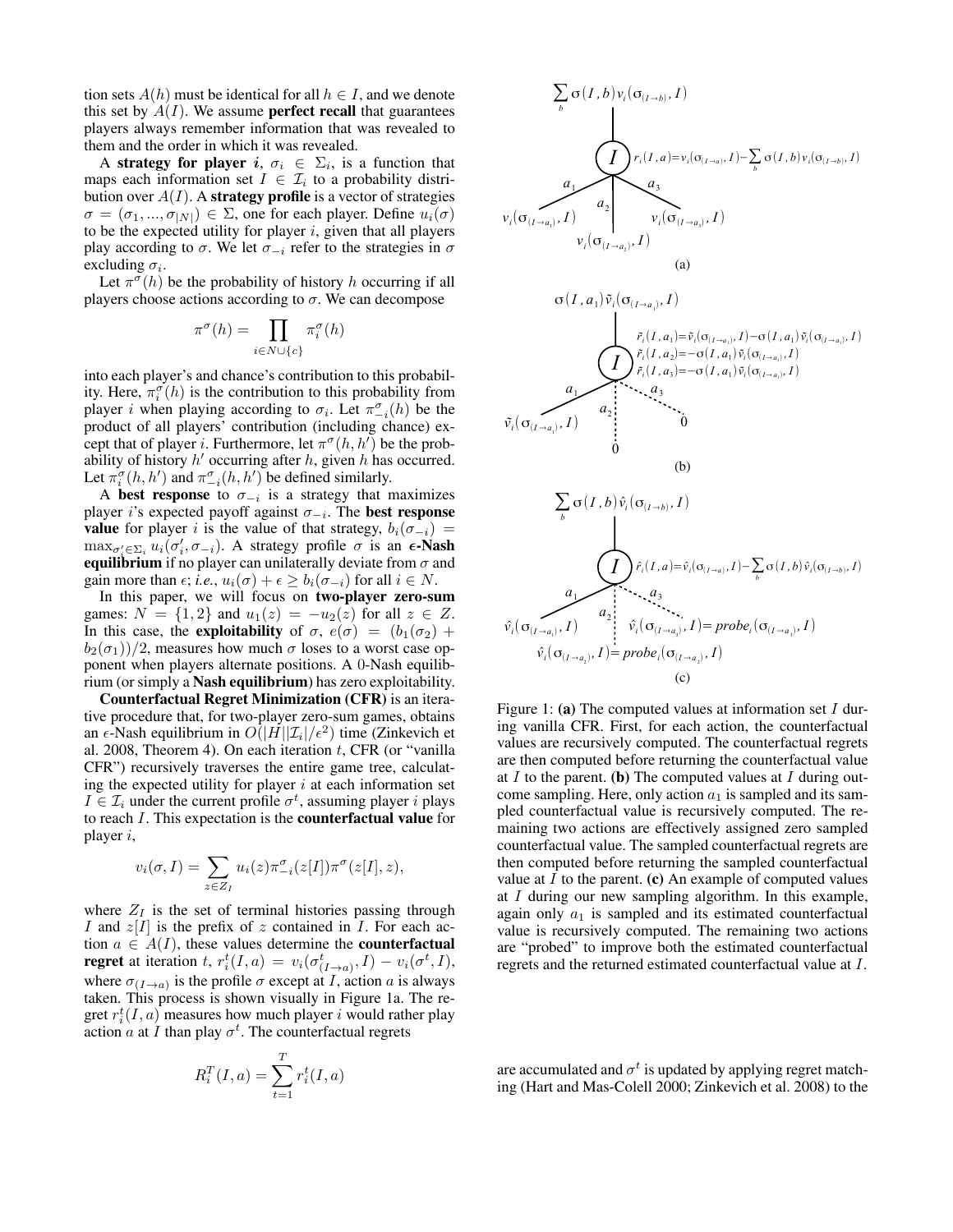accumulated regrets,

$$
\sigma^{T+1}(I,a) = \frac{R_i^{T,+}(I,a)}{\sum\limits_{b \in A(I)} R_i^{T,+}(I,b)}\tag{1}
$$

where  $x^+ = \max\{x, 0\}$  and actions are chosen uniformly at random when the denominator is zero. This procedure minimizes the average of the counterfactual regrets, which in turn minimizes the **average (external) regret**  $R_i^T/T$  (Zinkevich et al. 2008, Theorem 3), where

$$
R_i^T = \max_{\sigma' \in \Sigma_i} \sum_{t=1}^T \left( u_i(\sigma', \sigma^t_{-i}) - u_i(\sigma^t_i, \sigma^t_{-i}) \right).
$$

It is well known that in a two-player zero-sum game, if  $R_i^T/T < \epsilon$  for  $i \in \{1,2\}$ , then the average profile  $\bar{\sigma}^T$  is a  $2\epsilon$ -Nash equilibrium.

For large games, CFR's full game tree traversal can be very expensive. Alternatively, one can still obtain an approximate equilibrium by traversing a smaller, sampled portion of the tree on each iteration using Monte Carlo CFR (MC-CFR) (Lanctot et al. 2009a). Let Q be a set of subsets, or **blocks**, of the terminal histories  $Z$  such that the union of  $Q$ spans Z. On each iteration, a block  $Q \in \mathcal{Q}$  is sampled according to a probability distribution over Q. Outcome sampling is an example of MCCFR that uses blocks containing a single terminal history ( $Q = \{z\}$ ). On each iteration of outcome sampling, the block is chosen during traversal by sampling a single action at the current decision point until a terminal history is reached. The sampled counterfactual **value** for player  $i$ ,

$$
\tilde{v}_i(\sigma, I) = \sum_{z \in Z_I \cap Q} u_i(z) \pi_{-i}^{\sigma}(z[I]) \pi^{\sigma}(z[I], z) / q(z)
$$

where  $q(z)$  is the probability that z was sampled, defines the sampled counterfactual regret on iteration  $t$  for action  $a$  at *I*,  $\tilde{r}_i^{\bar{t}}(I, a) = \tilde{v}_i(\sigma_{(I \to a)}^t, I) - \tilde{v}_i(\sigma^t, I)$ . The sampled counterfactual values are unbiased estimates of the true counterfactual values (Lanctot et al. 2009a, Lemma 1). In outcome sampling, for example, only the regrets along the sampled terminal history are computed (all others are zero by definition). Outcome sampling converges to equilibrium faster than vanilla CFR in a number of different games (Lanctot et al. 2009a, Figure 1).

As we sample fewer actions at a given node, the sampled counterfactual value is potentially less accurate. Figure 1b illustrates this point in the case of outcome sampling. Here, an "informative" sampled counterfactual value for just a single action is obtained at each information set along the sampled block (history). All other actions are assigned a sampled counterfactual value of zero. While  $\mathbf{E}_{\mathcal{Q}}[\tilde{v}_i(\sigma, I)] = v_i(\sigma, I),$ variance is introduced, affecting both the regret updates and the value recursed back to the parent. As we will see in the next section, this variance plays an important role in the number of iterations required to converge.

#### Generalized Sampling

Our main contributions in this paper are new theoretical findings that generalize those of MCCFR. We begin by presenting a previously established bound on the average regret achieved through MCCFR. Let  $|A_i| = \max_{I \in \mathcal{I}_i} |A(I)|$ and suppose  $\delta > 0$  satisfies the following:  $\forall z \in Z$  either  $\pi_{-i}^{\sigma}(z) = 0$  or  $q(z) \ge \delta > 0$  at every iteration. We can then bound the difference between any two samples  $\tilde{v}_i(\sigma_{(I\rightarrow a)}, I) - \tilde{v}_i(\sigma_{(I\rightarrow b)}, I) \leq \tilde{\Delta}_i = \tilde{\Delta}_i/\delta$ , where  $\Delta_i = \max_{z \in Z} u_i(z) - \min_{z \in Z} u_i(z)$ . The average regret can then be bounded as follows:

Theorem 1 (Lanctot *et al.* (2009a), Theorem 5) Let  $p \in$ (0, 1]*. When using outcome-sampling MCCFR, with probability* 1 − p*, average regret is bounded by*

$$
\frac{R_i^T}{T} \le \left(\tilde{\Delta}_i + \frac{\sqrt{2}\tilde{\Delta}_i}{\sqrt{p}}\right) \frac{|\mathcal{I}_i|\sqrt{|A_i|}}{\sqrt{T}}.
$$
 (2)

A related bound holds for all MCCFR instances (Lanctot et al. 2009b, Theorem 7). We note here that Lanctot *et al.* present a slightly tighter bound than equation (2) where  $|\mathcal{I}_i|$  is replaced with a game-dependent constant  $M_i$  that is independent of the sampling scheme and satisfies  $\sqrt{|\mathcal{I}_i|} \le$  $M_i \leq |\mathcal{I}_i|$ . This constant is somewhat complicated to define, and thus we omit these details here. Recall that minimizing the average regret yields an approximate Nash equilibrium. Theorem 1 suggests that the rate at which regret is minimized depends on the bound  $\tilde{\Delta}_i$  on the difference between two sampled counterfactual values.

We now present a new, generalized bound on the average regret. While MCCFR provides an explicit form for the sampled counterfactual values  $\tilde{v}_i(\sigma, I)$ , we let  $\hat{v}_i(\sigma, I)$  denote *any* estimator of the true counterfactual value  $v_i(\sigma, I)$ . We can then define the **estimated counterfactual regret** on iteration t for action a at I to be  $\hat{r}_i^t(I,a) = \hat{v}_i(\sigma_{(I \to a)}^t, I)$  –  $\hat{v}_i(\sigma^t, I)$ . This generalization creates many possibilities not considered in MCCFR. For instance, instead of sampling a block Q of terminal histories, one can consider a sampled set of information sets and only update regrets at those sampled locations. Another example is provided later in the paper.

The following lemma probabilistically bounds the average regret in terms of the variance, covariance, and bias between the estimated and true counterfactual regrets:

**Lemma 1** Let  $p \in (0,1]$  and suppose that there exists a bound  $\hat{\Delta}_i$  on the difference between any two estimates,  $\hat{v}_i(\sigma_{(I\rightarrow a)}, I) - \hat{v}_i(\sigma_{(I\rightarrow b)}, I) \leq \hat{\Delta}_i$ . If strategies are se*lected according to regret matching on the estimated counterfactual regrets, then with probability at least*  $1 - p$ *, the average regret is bounded by*

$$
\frac{R_i^T}{T} \leq |\mathcal{I}_i| \sqrt{|A_i|} \left( \frac{\hat{\Delta}_i}{\sqrt{T}} + \sqrt{\frac{\text{Var}}{pT} + \frac{\text{Cov}}{p} + \frac{\mathbf{E}^2}{p}} \right)
$$

*where*

$$
\textbf{Var} = \max_{\substack{t \in \{1, \dots, T\} \\ I \in \mathcal{I}_i \\ a \in A(I)}} \textbf{Var}\left[r_i^t(I, a) - \hat{r}_i^t(I, a)\right],
$$

*with* Cov *and* E *similarly defined.*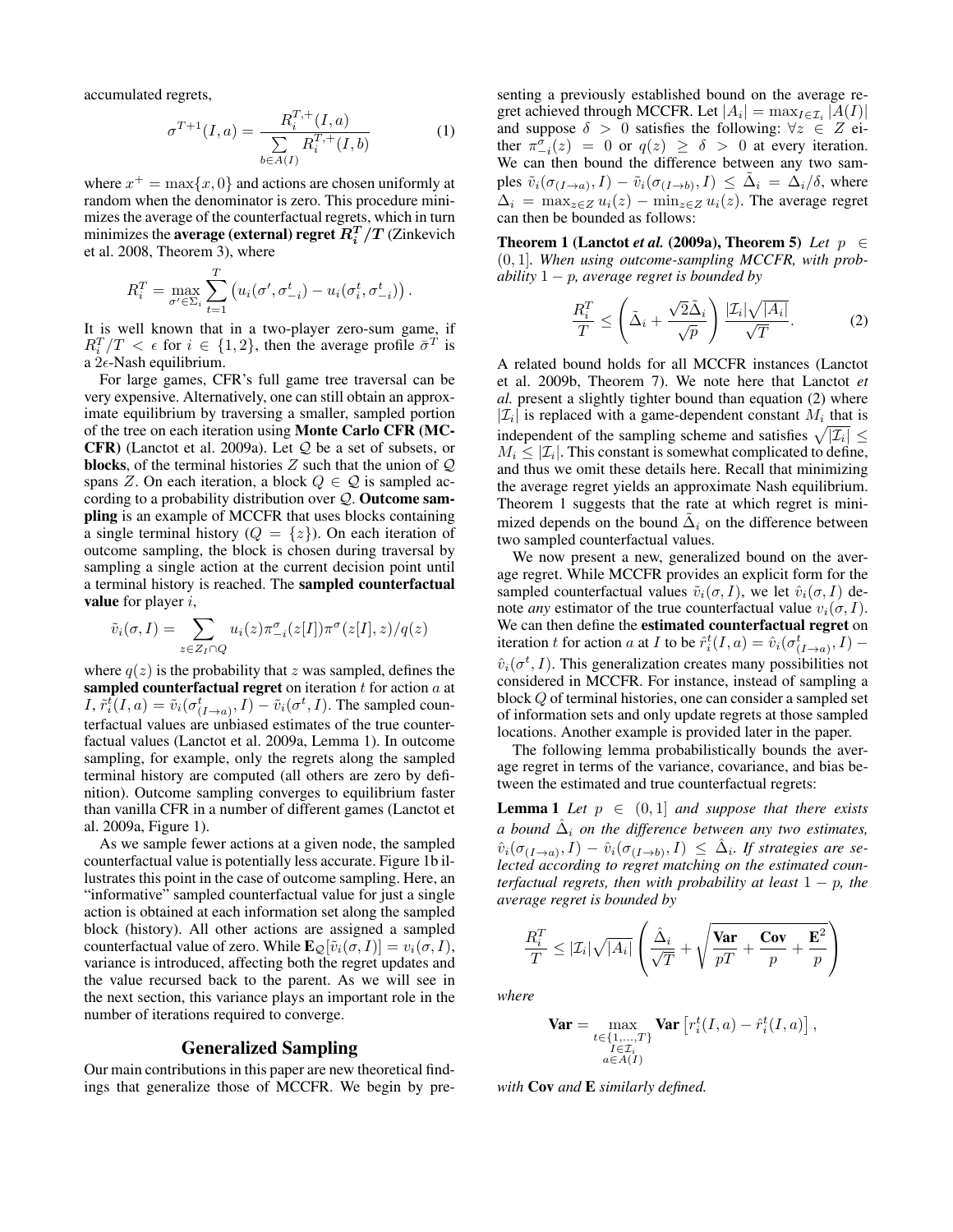The proof is similar to that of Theorem 7 by Lanctot *et al.* (2009b) and can be found, along with all other proofs, in the technical report (Gibson et al. 2012). Lemma 1 implies that *unbiased* estimators of  $v_i(\sigma, I)$  give a probabilistic guarantee of minimizing  $R_i^T/T$ :

Theorem 2 *If in addition to the conditions of Lemma 1,*  $\hat{v}_i(\sigma, I)$  *is an unbiased estimator of*  $v_i(\sigma, I)$ *, then with probability at least*  $1 - p$ ,

$$
\frac{R_i^T}{T} \le \left(\hat{\Delta}_i + \frac{\sqrt{\text{Var}}}{\sqrt{p}}\right) \frac{|\mathcal{I}_i|\sqrt{A_i}}{\sqrt{T}}.
$$
 (3)

Theorem 2 shows that the bound on the difference between two estimates,  $\hat{\Delta}_i$ , plays a role in bounding the average overall regret. This is not surprising as  $\tilde{\Delta}_i$  plays a similar role in Theorem 1. However, Theorem 2 provides new insight into the role played by the variance of the estimator. Given two unbiased estimators  $\hat{v}_i(\sigma, I)$  and  $\hat{v}'_i(\sigma, I)$  with a common bound  $\hat{\Delta}_i$  but differing variance, using the estimator with lower variance will yield a smaller bound on the average regret after T iterations. For a fixed  $\epsilon > 0$ , this suggests that estimators with lower variance will require fewer iterations to converge to an  $\epsilon$ -Nash equilibrium. In addition, The in MCCFR we can bound  $\sqrt{\text{Var}} \leq \sqrt{2} \max{\{\tilde{\Delta}_i, \Delta_i\}}$ , equation (3) is more informative than equation (2). Furthermore, if some structure on the estimates  $\hat{v}_i(\sigma, I)$  holds, we can produce a tighter bound than equation (3) by incorporating the game-dependent constant  $M_i$  introduced by Lanctot *et al.* (2009a). Details of this improvement are included in the technical report (Gibson et al. 2012).

While unbiased estimators with lower variance may reduce the number of iterations required, we must define these estimators carefully. If the estimator is expensive to compute, the time per iteration will be costly and overall computation time may even increase. For example, the true counterfactual value  $v_i(\sigma, I)$  has zero variance, but computing the value with vanilla CFR is too time consuming in large games. In the next section, we present a new bounded, unbiased estimator that exhibits lower variance than  $\tilde{v}_i(\sigma, I)$  and can be computed nearly as fast.

### A New CFR Sampling Algorithm

We now provide an example of how our new theoretical findings can be leveraged to reduce the computation time required to obtain an  $\epsilon$ -Nash equilibrium. Our example is an extension of MCCFR that attempts to reduce variance by replacing "zeroed-out" counterfactual values of player i's nonsampled actions with closer estimates of the true counterfactual values. Figure 1c illustrates this idea. The simplest instance of our new algorithm "probes" each non-sampled action  $a$  at  $I$  for its counterfactual value. A probe is a single Monte Carlo roll-out, starting with action  $a$  at  $I$  and selecting subsequent actions according to the current strategy  $\sigma^t$  until a terminal history z is reached. By rolling out actions according to the current strategy, a probe is guaranteed to provide an unbiased estimate of the counterfactual value for a at I. In general, one can perform multiple probes per non-sampled action, probe only a subset of the non-sampled

actions, probe off-policy, or factor in multiple terminal histories per probe. While the technical report touches on this generalization (Gibson et al. 2012), our presentation here sticks to the simple, inexpensive case of one on-policy, single trajectory probe for each non-sampled action.

We now formally define the estimated counterfactual value  $\hat{v}_i(\sigma, I)$  obtained via probing, followed by a description of a new CFR sampling algorithm that updates regrets according to these estimates. Similar to MCCFR, let  $Q$  be a set of blocks spanning  $Z$  from which we sample a block  $Q \in \mathcal{Q}$  for player i on every iteration. To further simplify our discussion, we will assume from here on that each Q samples a single action at every history  $h$  not belonging to player  $i$ , sampled according to the known chance probabilities  $\sigma_c$  or the opponent's current strategy  $\sigma_{-i}$ . Additionally, we assume that the set of actions sampled at  $I \in \mathcal{I}_i$ , denoted  $Q(I)$ , is nonempty and independent of every other set of actions sampled. While probing can be generalized to work for any choice of  $Q$  (Gibson et al. 2012), this simplification reduces the number of probabilities to compute in our algorithm and worked well in preliminary experiments. Once Q has been sampled, we form an additional set of terminal histories, or **probes**,  $B \subseteq Z \backslash Q$ , generated as follows. For each non-terminal history h with  $P(h) = i$  reached and each action  $a \in A(h)$  that Q does not sample (*i.e.*,  $\exists z \in Q$  such that  $h \sqsubseteq z$ , but  $\forall z \in Q$ ,  $ha \not\sqsubseteq z$ ), we generate exactly one terminal history  $z = z_{ha} \in B$ , where  $z \in Z \backslash Q$  is selected on-policy (*i.e.*, with probability  $\pi^{\sigma}(ha, z)$ ). In other words, each non-sampled action is probed according to the current strategy profile  $\sigma$  and the known chance probabilities. Recall that  $Z_I$  is the set of terminal histories that have a prefix in the information set I. Given both Q and B, when  $Z_I \cap Q \neq \emptyset$ , our estimated counterfactual value is defined to be

$$
\hat{v}_i(\sigma, I) = \frac{1}{q_i(I)} \left[ \sum_{z \in Z_I \cap Q} \pi_i^{\sigma}(z[I], z) u_i(z) + \sum_{z_{ha} \in Z_I \cap B} \pi_i^{\sigma}(z_{ha}[I], ha) u_i(z_{ha}) \right]
$$

,

where

$$
q_i(I) = \prod_{(I',a') \in X_i(I)} \mathbf{P}[a' \in Q(I')]
$$

is the probability that  $Z_I \cap Q \neq \emptyset$  contributed from sampling player *i*'s actions. Here,  $X_i(I)$  is the sequence of information set, action pairs for player  $i$  that lead to information set I, and this sequence is unique due to perfect recall. When  $Z_I \cap Q = \emptyset$ ,  $\hat{v}_i(\sigma, I)$  is defined to be zero.

**Proposition 1** If  $q_i(I) > 0$  for all  $I \in \mathcal{I}_i$ , then  $\hat{v}_i(\sigma, I)$  is a *bounded, unbiased estimate of*  $v_i(\sigma, I)$ *.* 

Proposition 1 and Theorem 2 provide a probabilistic guarantee that updating regrets according to our estimated counterfactual values will minimize the average regret, and thus produce an  $\epsilon$ -Nash equilibrium. Note that the differences  $\tilde{v}_i(\sigma_{(I\rightarrow a)}, I) - \tilde{v}_i(\sigma_{(I\rightarrow b)}, I)$  and  $\hat{v}_i(\sigma_{(I\rightarrow a)}, I)$  - $\hat{v}_i(\sigma_{(I\rightarrow b)}I)$  are both bounded above by  $\hat{\Delta}_i = \Delta_i/\delta$ , where  $\delta = \min_{I \in \mathcal{I}_i} q_i(I)$ . Thus, Theorem 2 suggests that variance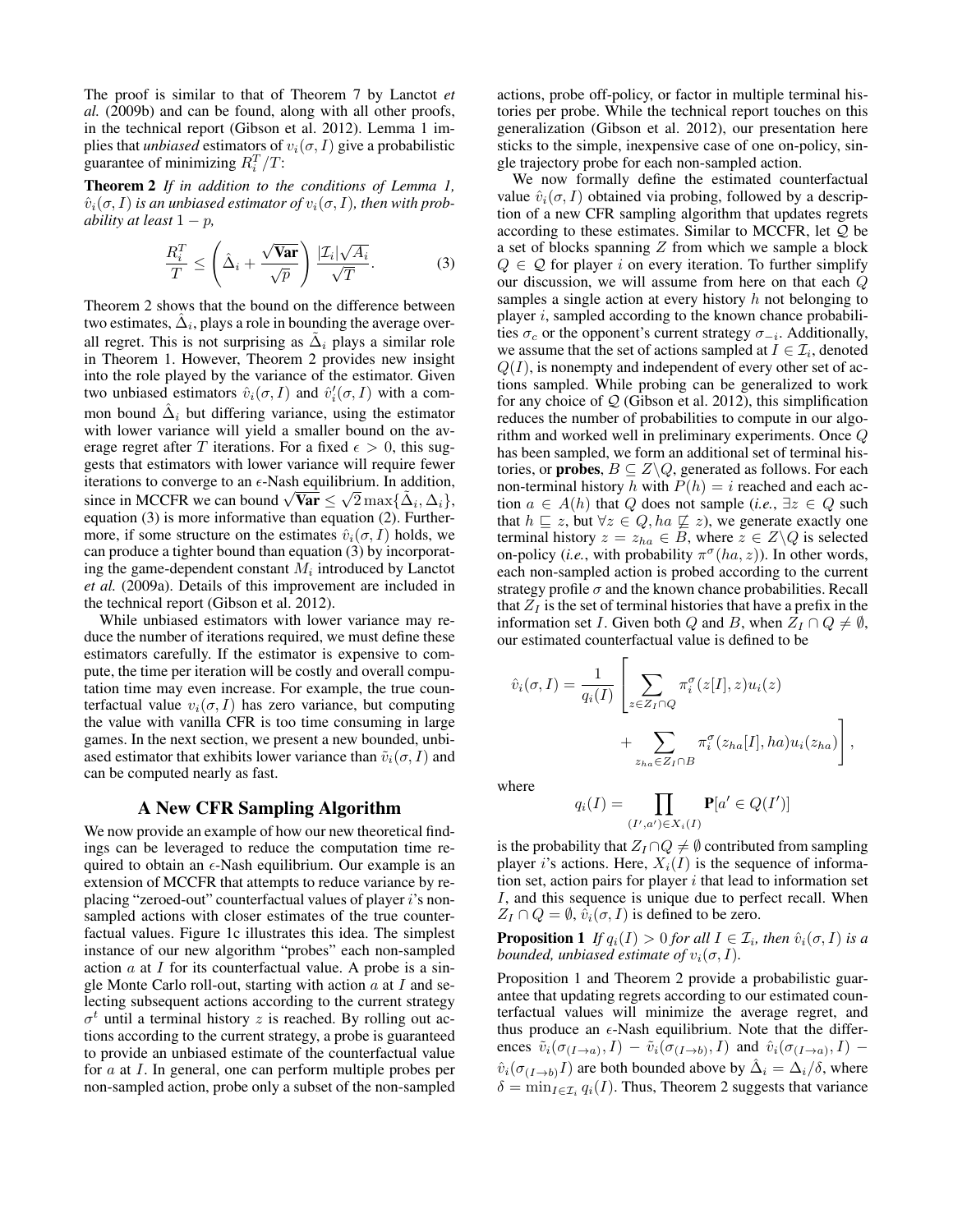reduction should lead to less regret after a fixed number of iterations. Probing specifically aims to achieve variance reduction through  $\hat{v}_i(\sigma, I)$  when only a strict subset of player i's actions are sampled. Note that if we always sample all of player *i*'s actions, we have  $B = \emptyset$  and  $\hat{v}_i(\sigma, I) = \tilde{v}_i(\sigma, I)$ .

Algorithm 1 provides pseudocode for our new algorithm that updates regrets according to our estimated counterfactual values. The Probe function recurses down the tree from history h following a single trajectory according to the known chance probabilities (line 9) and the current strategy obtained through regret matching (line 13, see equation (1)) until the utility at a single terminal history is returned (line 7). The WalkTree function is the main part of the algorithm and contains three major cases. Firstly, if the current history  $h$  is a terminal history, we simply return the utility (line 19). Second, if player i does not act at  $h$  (lines 20 to 31), then our assumption on Q dictates that a single action is traversed onpolicy (lines 21 and 29). The third case covers player  $i$  acting at  $h$  (lines 32 to 46). After sampling a set of actions (line 34), the value of each action a,  $v[a]$ , is obtained. For each sampled action, we obtain its value by recursing down that action (line 38) after updating the sample probability for future histories (line 37). While MCCFR assigns zero value to each non-sampled action, Algorithm 1 instead obtains these action values through the probe function (line 40). Note that  $q = q_i(I)$  is the probability of reaching I contributed from sampling player  $i$ 's actions, and that the estimated counterfactual value  $\hat{v}_i(\sigma_{(I\rightarrow a)}, I) = v[a]/q$ . After obtaining all values, the regret of each action is updated (line 44).

Running the Solve function for a large enough number of iterations T will produce an approximate Nash equilibrium  $\bar{\sigma}$ , where  $\bar{\sigma}(I, a) = s_I[a]/\sum_{b \in A(I)} s_I[b]$ . Note that Algorithm 1 updates the cumulative profile (line 27) in a slightly different manner than the MCCFR algorithm presented by Lanctot *et al.* (2009b, Algorithm 1). Firstly, we divide the update by the probability  $q_i(I)$  of reaching I under Q (which Lanctot *et al.* call updating "stochastically"), as opposed to "optimistic averaging" that the authors mention is not technically correct. Second, we update player  $i$ 's part of the profile during the opponent's traversal instead of during player i's traversal. Doing so ensures that any information set that will contribute positive probability to the cumulative profile can be reached, which along with stochastic updating produces an unbiased update. These changes are not specific to our new algorithm and can also be applied to MCCFR.

### Experimental Results

In this section, we compare MCCFR to our new sampling algorithm in three domains, which we now describe.

Goofspiel $(n)$  is a card-bidding game consisting of n rounds. Each player begins with a hand of bidding cards numbered 1 to  $n$ . In our version, on round  $k$ , players secretly and simultaneously play one bid from their remaining cards and the player with the highest bid receives  $n-k+1$  points; in the case of a tie, no points are awarded. The player with the highest score after *n* rounds receives a utility of  $+1$  and the other player earns  $-1$ , and both receive 0 utility in a tie. Our version of Goofspiel is less informative than convenAlgorithm 1 CFR sampling with probing

1: **Require:** ∀ *I*, action set sampling distribution  $Q(I)$ 

2: Initialize regret:  $\forall I, \forall a \in A(I) : r_I[a] \leftarrow 0$ <br>3: Initialize cumulative profile:  $\forall I, \forall a \in A(I)$ 

- Initialize cumulative profile:  $\forall I, \forall a \in A(I) : s_I[a] \leftarrow 0$ 4:
	-
- 5: **function** Probe(history  $h$ , player  $i$ ):
- 6: if  $h \in Z$  then
- 7: **return**  $u_i(h)$ <br>8: **else if**  $h \in P(c)$
- else if  $h \in P(c)$  then
- 9: Sample action  $a \sim \sigma_c(h, \cdot)$ <br>10: **else**
- else
- 11:  $I \leftarrow$  Information set containing h
- 12:  $\sigma \leftarrow \text{RegretMatching}(r_I)$
- 13: Sample action  $a \sim \sigma$
- 14: end if

16:

15: return Probe(ha, i)

17: **function** WalkTree(history  $h$ , player  $i$ , sample prob  $q$ ):

```
18: if h \in Z then
```
- 
- 19: **return**  $u_i(h)$ <br>20: **else if**  $h \in P(c)$ else if  $h \in P(c)$  then
- 21: Sample action  $a \sim \sigma_c(h, \cdot)$ <br>22: **return** WalkTree(*ha, i, a*)
	- return WalkTree( $ha$ , i, q)
- 23: else if  $h \notin P(i)$  then
- 24:  $I \leftarrow$  Information set containing h
- 25:  $\sigma \leftarrow \text{RegretMatching}(I)$
- 26: **for**  $a \in A(I)$  **do**
- 27:  $s_I[a] \leftarrow s_I[a] + (\sigma[a]/q)$ <br>28: **end for**
- end for
- 29: Sample action  $a \sim \sigma$
- 30: return WalkTree( $ha$ , i, q)
- 31: end if
- 32:  $I \leftarrow$  Information set containing h
- 33:  $\sigma \leftarrow \text{RegretMatching}(r_I)$
- 34: Sample action set  $Q(I) \sim Q(I)$

```
35: for a \in A(I) do
```
- 36: if  $a \in Q(I)$  then  $37:$
- $\mathbf{O}' \leftarrow q \cdot \mathbf{P}_{\mathcal{Q}(I)}[a \in Q(I)]$ 38:  $v[a] \leftarrow \text{WalkTree}(ha, i, q')$
- 39: else
- 40:  $v[a] \leftarrow \text{Probe}(ha, i)$
- 41: end if
- 42: end for
- 43: for  $a \in A(I)$  do

44: 
$$
r_I[a] \leftarrow r_I[a] + (1/q) \left( v[a] - \sum_{b \in A(I)} \sigma[b] v[b] \right)
$$

45: end for 46: return  $\sum_{a\in A(I)}\sigma[a]v[a]$ 47: 48: function Solve(iterations T): 49: **for**  $t \in \{1, 2, ..., T\}$  do

- 
- 50: WalkTree(∅, 1, 1)
- 51: WalkTree $(\emptyset, 2, 1)$ 52: end for
- 

tional Goofspiel as players know which of the previous bids were won or lost, but not which cards the opponent played.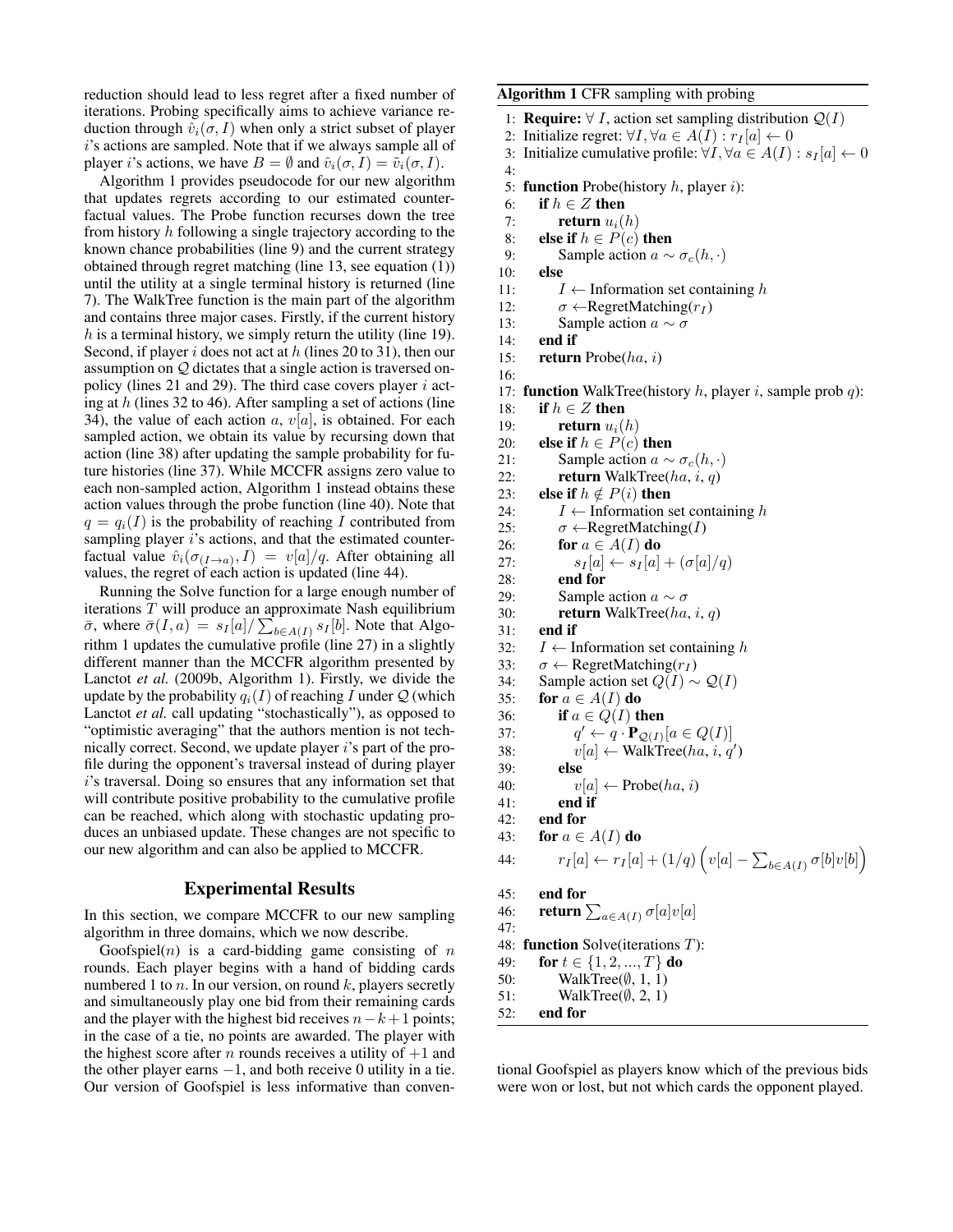Bluff( $D_1, D_2$ ) is a dice-bidding game played over a number of rounds. Each player i starts with  $D_i$  six-sided dice. In each round, players roll their dice and look at the result without showing their opponent. Then, players alternate by bidding a quantity of a face value,  $q-f$ , of all dice in play until one player claims that the other is bluffing (*i.e.*, claims that the bid does not hold). To place a new bid, a player must increase  $q$  or  $f$  of the current bid. A face of 6 is considered "wild" and counts as any other face value. The player calling bluff wins the round if the opponent's last bid is incorrect, and loses otherwise. The losing player removes one of their dice from the game and a new round begins. Once a player has no more dice left, that player loses the game and receives a utility of  $-1$ , while the winning player earns  $+1$  utility.

Finally, we consider heads-up (*i.e.*, two-player) limit Texas hold'em poker that is played over four betting rounds. To begin, each player is dealt two private cards. In later rounds, public community cards are revealed with a fifth and final card appearing in the last round. During each betting round, players can either fold (forfeit the game), call (match the previous bet), or raise (increase the previous bet), with a maximum of four raises per round. If neither player folds, then the player with the highest ranked poker hand wins all of the bets. Hold'em contains approximately  $3 \times 10^{14}$  information sets, making the game intractable for any equilibrium computation technique. A common approach in poker is to apply a card abstraction that merges similar card dealings together into a single chance "bucket" (Gilpin and Sandholm 2006). We apply a ten-bucket abstraction that reduces the branching factor at each chance node down to ten, where dealings are grouped according to expected hand strength squared as described by Zinkevich *et al.* (2008). This abstract game contains roughly 57 million information sets.

We use domain knowledge and our intuition to select the sampling schemes Q. By our earlier assumption, we always sampling a single action on-policy when  $P(h) \neq i$ , as is done in Algorithm 1. For the traversing player  $i$ , we focus on sampling actions leading to more "important" parts of the tree, while sampling other actions less frequently. Doing so updates the regret at the important information sets more frequently to quickly improve play at those locations. In Goofspiel, we always sample the lowest and highest bids, while sampling each of the remaining bids independently with probability 0.5. Strong play can be achieved by only ever playing the highest bid (giving the best chance at winning the bid) or the lowest bid (sacrificing the current bid, leaving higher cards for winning future bids), suggesting that these actions will often be taken in equilibrium. In  $Bluff(2,2)$ , we always sample "bluff" and the bids 1-5, 2-5, 1-6, 2-6, and for each face x that we roll,  $n-x$  for all  $1 \leq n \leq 4$ . Bidding on the highest face is generally the best bluff since the opponent's next bid must increase the quantity, and bidding on one's own dice roll is more likely to be correct. Finally, in hold'em, we always sample fold and raise actions, while sampling call with probability 0.5. Folds are cheap to sample (since the game ends) and raise actions increase the number of bets and consequently the magnitude of the utilities.

Firstly, we performed a test run of CFR in Goofspiel(6) that measured the empirical variance of the samples  $\tilde{v}_i(\sigma, I)$ 



Figure 2: Empirical  $\textbf{Var}[\tilde{v}_i(\sigma^t, I)]$  and  $\textbf{Var}[\hat{v}_i(\sigma^t, I)]$  over iterations at the root of Goofspiel(6) in a test run of CFR.

provided by MCCFR and of  $\hat{v}_i(\sigma, I)$  provided by Algorithm 1. During each iteration  $t$  of the test run, we performed 2000 traversals with no regret or strategy updates, where the first 1000 traversals computed  $\tilde{v}_i(\sigma^t, I)$  and the second 1000 computed  $\hat{v}_i(\sigma^t, I)$  at the root I of the game. Both  $\tilde{v}_i(\sigma^t, I)$  and  $\hat{v}_i(\sigma^t, I)$  were computed under the same sampling scheme Q described above for Goofspiel. Once the empirical variance of each estimator was recorded from the samples at time  $t$ , a full vanilla CFR traversal was then performed to update the regrets and acquire the next strategy  $\sigma^{t+1}$ . The first 150 empirical variances are reported in Figure 2. Since the estimators are unbiased, the variance here is also equal to the mean squared error of the estimates. Over 1000 test iterations, the average variances were 0.295 for MCCFR and 0.133 for Algorithm 1. This agrees with our earlier intuition that probing reduces variance and provides some validation for our choice of estimator.

Next, we performed five runs for each of MCCFR and Algorithm 1, each under the same sampling schemes  $Q$  described above. Similar to Algorithm 1, our MCCFR implementation also performs stochastic averaging during the opponent's tree traversal. For each domain, the average of the results are provided in Figure 3. Our new algorithm converges faster than MCCFR in all three domains. In particular, at our final data points, Algorithm 1 shows a 31%, 10%, and 18% improvement over MCCFR in Goofspiel(7), Bluff(2,2), and Texas hold'em respectively. For both Goofspiel(7) and hold'em, the improvement was statistically significant. In Goofspiel(7), for example, the level of exploitability reached by MCCFR's last averaged data point is reached by Algorithm 1 in nearly half the time.

#### Conclusion

We have provided a new theoretical framework that generalizes MCCFR and provides new insights into how the estimated values affect the rate of convergence to an approximate Nash equilibrium. As opposed to the sampled counterfactual values  $\tilde{v}_i(\sigma, I)$  explicitly defined by MCCFR, we considered any estimate  $\hat{v}_i(\sigma, I)$  of the true counterfac